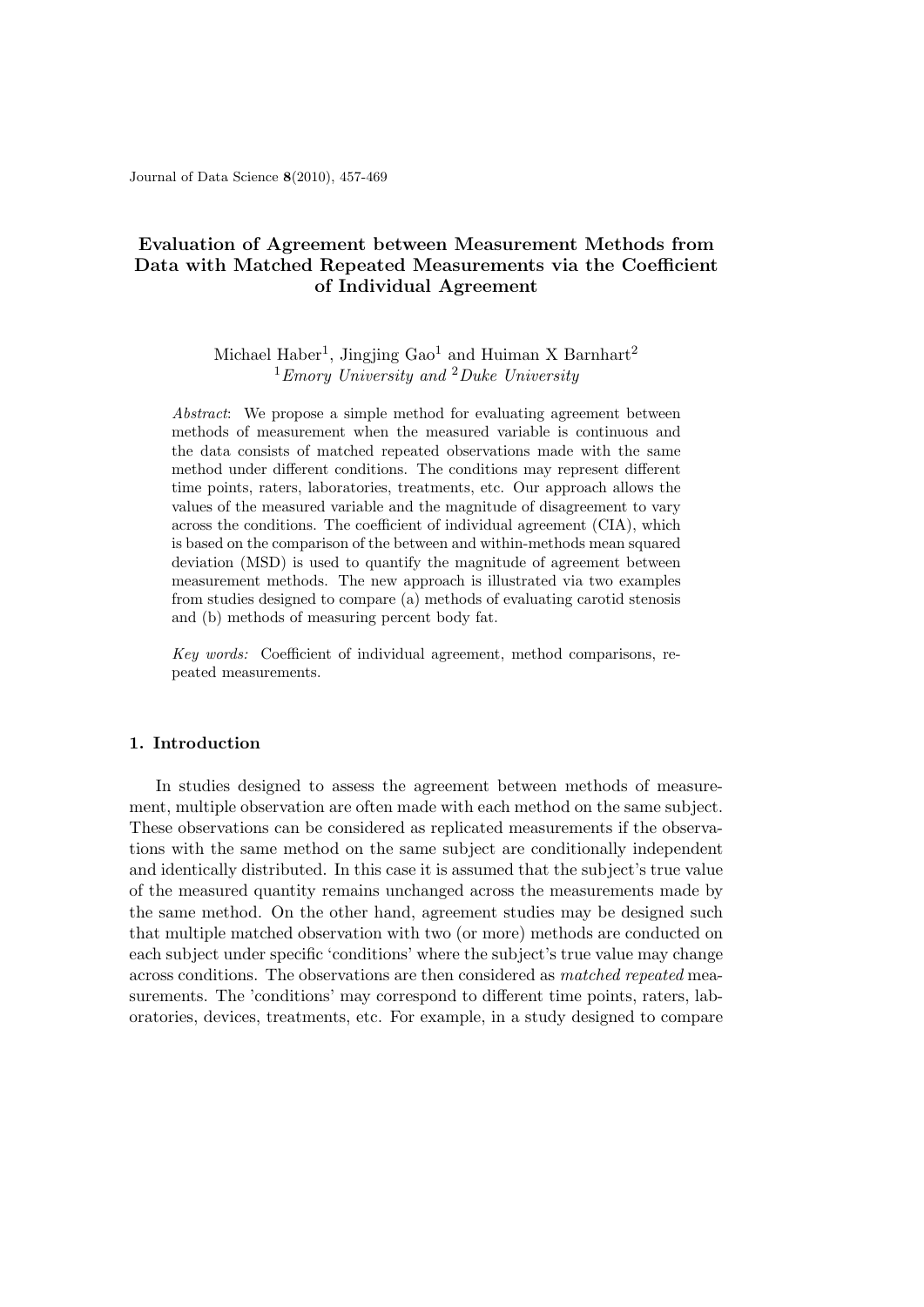imaging methods for assessing carotid stenosis (Barnhart and Williamson, 2007) the same three raters used each of the imaging methods to determine the carotid stenosis of each patient. Here the three raters correspond to three 'conditions' under which measurements have been made. Chinchilli *et al.* (1996), Choudhary (2008), and King *et al.* (2007a,b) analyzed data from a study in which percentage body fat was estimated using two methods: (1) skinfold calipers, and (2) dual energy x-ray absorptiometry (DEXA), on adolescent girls. Measurements were taken in an initial visit at age 12 years and in subsequent visits which occurred every six months. In this case the 'condition' is the girl's age.

The focus of this article is on evaluation of agreement between methods of measurements from matched repeated observations. We assume that all the measurements are made on the same interval scale, hence we can evaluate the extent of agreement between methods via the differences between measurements made on the same subject with different methods. In addition, we assume that a subject's true value may change across the levels of the variable corresponding to the conditions, and that the magnitude of agreement between methods may vary across conditions. We are interested in (a) assessment of condition-specific agreement between measurement methods, (b) investigating the effect of the condition on the magnitude of agreement between methods, and (c) if we conclude that agreement between methods remains unchanged across conditions then we also may be interested in an overall measure of the extent of agreement. We are not interested in the agreement between measurements taken under different conditions as the true value of the measured variable on a subject may vary across the conditions. In the carotid stenosis example, the main interest is in comparing the imaging methods when used by the same rater. We do not investigate the agreement between the raters in this example. In the body fat example, one is mainly interested in the agreement between the skinfold calipers and DEXA measured on the same girl in the same visit.

As stated in a recent review paper by Barnhart *et al.* (2007a), future research is needed on assessing agreement with repeated measurements because previous works on this topic have been limited to scaled agreement indices using the concordance correlation coefficient (CCC) (Chinchilli *et al.* (1996) and King *et al.* (2007a,b)), unscaled agreement indices using the total deviation index (TDI) (Choudhary, 2008), and limits of agreement (LOA) (Bland and Altman, (2007)). In this work we focus on an alternative scaled index for assessing agreement, the *coefficient of individual agreement* (CIA), that may be preferable to the CCC because it does not depend on the between-subject variability, as elaborated by Barnhart *et al.* (2007a,b). The CIA has been introduced by Barnhart *et al.* (2007c), and Haber and Barnhart (2008), and has been applied to data with replicated measurements only. In this work we will show how to estimate the CIA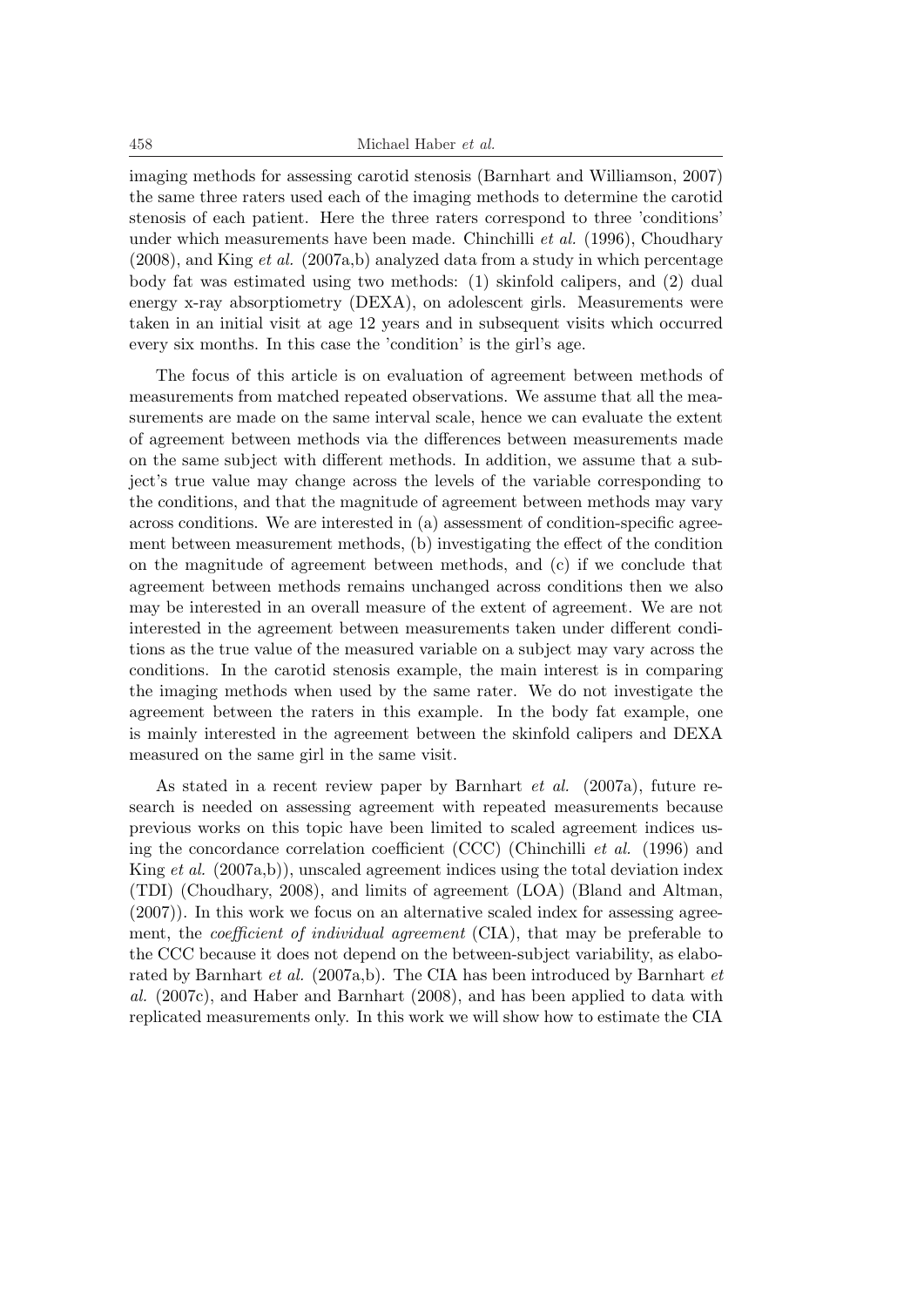from data with *matched repeated* measurements across conditions when there are no replications at each condition. If there are replications at each condition, we can accomplish goals (a)– (c) by applying the methods described in Barnhart *et al.* (2007c) and Haber and Barnhart (2008). However, in this work we assume that there is a single observation for each method condition combination, so that our previous methods (Barnhart *et al.* (2007c) and Haber and Barnhart (2008)) cannot be used. In general, the CIA compares the disagreement between methods to the disagreement between replicated measurements made by the same method on the same study subject. The agreement between methods is considered acceptable if the variability between observations made with *different* methods on the same subject is not much larger than the variability between observations with the same method on this subject. Hence, good individual agreement implies that replacing one method by another or using the methods interchangeably does not substantially increase the within-subject variability. The reciprocal of the CIA is interpreted as the relative increase in the variability of the measurements made on the same subject if the methods were used interchangeably. In our previous papers (Barnhart *et al.* (2007c) and Haber and Barnhart (2008)) we suggested that the CIA should be at least 0.8 in order to claim 'good' agreement. This means that using the measurement methods interchangeably does not increase the variability of measurements made on the same subject by more than 25%.

The CCC and CIA are *scaled* agreement indices attaining values in the intervals [*−*1*,* 1] and [0*,* 1], respectively. The CCC is based on the comparison of the between-methods and the between-subjects variability Hence it depends on the heterogeneity of the population with respect to the measured variable (Atkinson and Nevill (1997), Barnhart *et al.* (2007b)) and therefore comparisons of CCCs from different studies may not be valid. The CIA, on the other hand, uses the within-methods variability,  $\sigma_e^2$ , as a benchmark to which between-methods variability is compared. In our opinion, the latter is a more appropriate comparison as the within-methods disagreement is related to the performance of the measurement methods, while the between-subjects variability does not reflect any aspect of the measurement process and may vary between populations or samples. A detailed comparison of the two types of scaled agreement coefficients can be found in Barnhart *et al.* (2007b). Alternatively, one may use an *unscaled* measure of agreement, such as the total deviation index (Choudhary (2008), Lin *et al.* (2002)). Using an unscaled agreement index requires setting acceptable bound that may not be easy in practice. A thorough review of different approaches, including CCC, CIA and TDI, to evaluation of agreement between observers or measurement methods can be found in Barnhart *et al.* (2007a).

The key concept in the CIA is the use of the variability between readings of the same method on the same subject as a reference for assessing the disagreement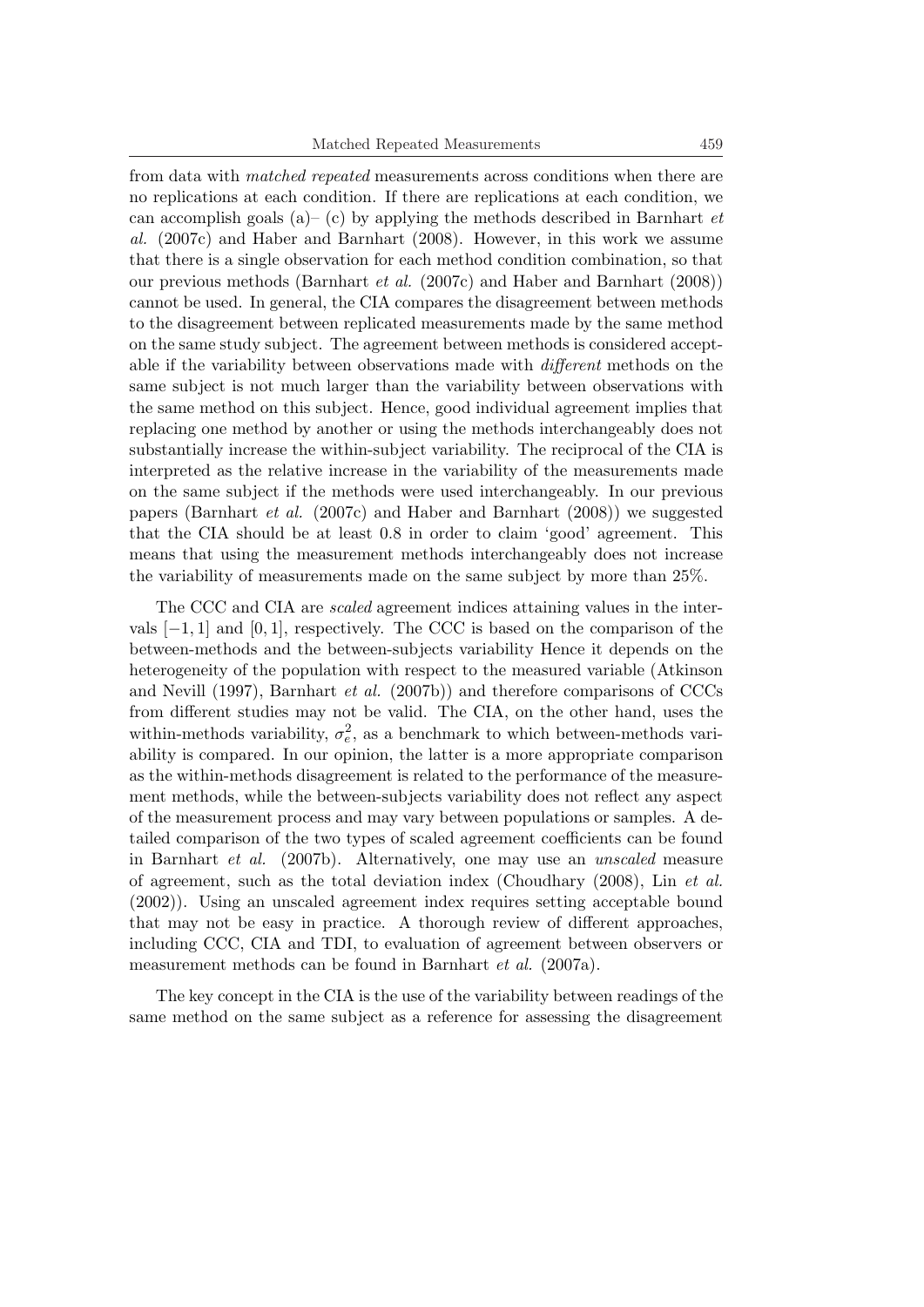460 Michael Haber *et al.*

between different methods. First, one must make sure that this within-method (error) variability,  $\sigma_e^2$ , is 'reasonably small'. Barnhart et al (2007b) suggested to compute the repeatability coefficient (Bland and Altman (1999)),  $1.96\sqrt{2\sigma_e^2}$ , and check whether it is less than or equal to an acceptable value within which the difference between two readings by the same method should lie for 95% of the subjects. Second, as illustrated in our previous papers (Barnhart *et al.* (2007c) and Haber and Barnhart (2008)), the within-method variability can be estimated if there are true replications. Those papers did not address the issue of estimating when there are no replications. The main purpose this paper is to use the repeated measurements in order to estimate  $\sigma_e^2$ , and thus to estimate CIA, by fitting a reasonable model using matched repeated measures in the absence of replications.

In our previous papers (Barnhart *et al.* (2007c) and Haber and Barnhart (2008)) we considered two situations: (1) one of the methods of measurement is considered a reference, or gold standard, to which the other method is compared, and (2) none of the methods is considered as a reference. In this work we focus on the second situation. We assume that the magnitude of agreement is measured by the mean squared deviation (MSD), defined as the mean of the squared difference between two readings made on the same subject under the same condition. For the sake of simplicity, we first present the new statistical techniques in the context of assessing the agreement between two measurement methods and later show how this approach can be extended to the case of multiple methods. The models and methods for the case where the 'conditions' correspond to the levels of a categorical factor, such as raters or laboratories, are described and illustrated in Section 2. In section 3 we consider the case where the factor representing the 'conditions' is continuous, such as time, age or temperature. Section 4 presents generalizations to the case of more than two measurement methods.

#### **2. Conditions Correspond to the Levels of a Categorical Factor**

In this Section we consider the case where each of N subjects is evaluated by two measurement methods under the same  $K(K \geq 2)$ ) conditions. As stated in the introduction, the 'conditions' may correspond to different time points, laboratories, raters, treatments, etc. We assume that the observed variable is continuous and that the true value of this variable on a given subject may change from one condition to another. We denote the measurements with the two methods by  $Y_1$  and  $Y_2$ . The disagreement between the methods is quantified by the mean squared deviation (MSD), defined as:

$$
MSD(Y_1, Y_2) = E(Y_1 - Y_2)^2,
$$

where the expectation is over all the study subjects. The coefficients of indi-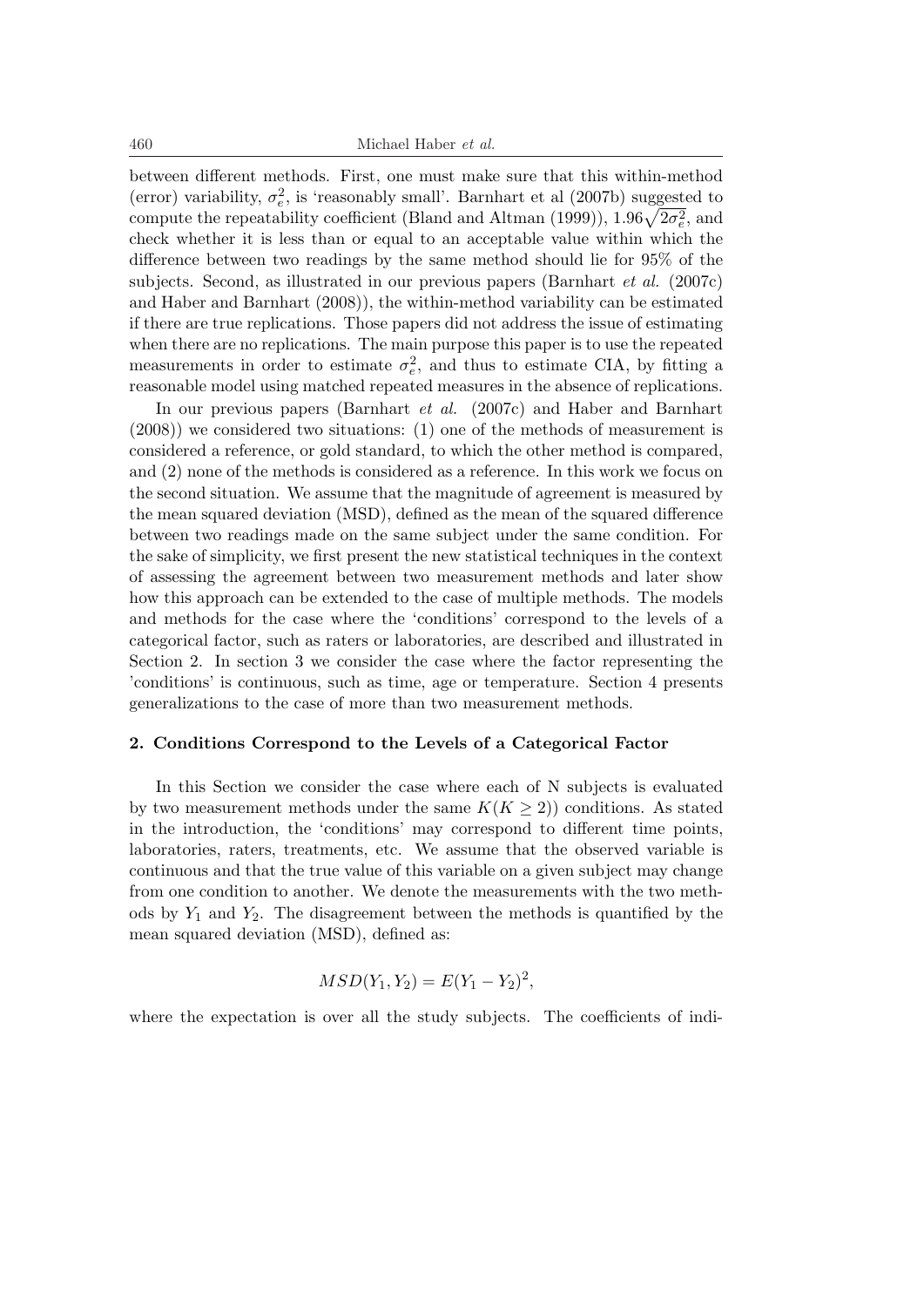vidual agreement (see Barnhart *et al.* (2007c) and Haber and Barnhart (2008)) compare  $MSD(Y_1, Y_2)$  to the MSD of two replicated observations made with same method under the same conditions. Therefore we denote by  $MSD(Y_i, Y_j)$ the mean squared deviation between two (hypothetical) replicated observations made with method  $j$  ( $j = 1, 2$ ) under the same condition. For the case where none of the methods is considered as a reference, the coefficient of individual agreement is defined as:

$$
\psi = \frac{MSD(Y_1, Y_2') + MSD(Y_1, Y_2)^{prime}}{2MSD(Y_1, Y_2)}
$$
\n(2.1)

In our previous papers (Barnhart *et al.* (2007c) and Haber and Barnhart (2008)) this coefficient was denoted by  $\psi^N$ .

Since the data considered here do not include replicated observations,  $Y_j$  and  $Y'_{j}$ , made with same method on the same subject under the same condition, we cannot apply the approach of Barnhart *et al.* (2007c) and Haber and Barnhart (2008), who used the replication variances for estimation of  $MSD(Y_j, Y'_j)$ ,  $j =$ 1,2. Instead, we propose to estimate  $MSD(Y_j, Y'_j)$  from a simple linear model. Denote by  $Y_{ijk}$  the observations with the *j*-th method on the *i*-th subject under the *k*-th conditions. In order to estimate these MSD's, we use the following mixed ANOVA model:

$$
Y_{ijk} = \mu + \alpha_i + \beta_j + \gamma_k + (\alpha \beta)_{ij} + (\alpha \gamma)_{ik} + (\beta \gamma)_{jk} + e_{ijk},
$$

 $i = 1, \ldots, n; j = 1, 2; k = 1, \ldots, m$ 

The *α*'s are the subjects' random effects while the *β*'s and  $\gamma$ 's are the fixed effects of the methods and the conditions, respectively. We assume that the random main effects, interactions and errors are independent and normally distributed with mean 0 and  $Var(\alpha_i) = \sigma_{\alpha}^2, Var((\alpha \beta)_{ij}) = \sigma_{\alpha\beta}^2, Var((\alpha \gamma)_{ij}) =$  $\sigma_{\alpha\gamma}^2$ ,  $Var(e_{ijk}) = \sigma_e^2$ . Regarding the fixed effects, we make the common assumption that the sum of the coefficients over every index is zero, i.e.,  $\sum_j \beta_j = \sum_k \gamma_k =$  $\sum_j (\beta \gamma)_{jk} = \sum_k (\beta \gamma)_{jk} = 0.$ 

It is important to note that this model allows the measurements  $Y_{ijk}$  for the same subject- method combination  $(I, j)$  to vary across the *m* conditions. If we consider two (hypothetical) replicated observations,  $Y_j$  and  $Y'_j$ , that could be made by method *j* on the same subject under the same condition then:

$$
MSD(Y_j, Y_j') = E(Y_{ijk} - Y_{ijk}')^2 = 2\sigma_e^2 \quad (j = 1, 2)
$$

From the above model it is evident that the disagreement between the two observers may depend on the condition. The  $MDS(Y_1, Y_2)$  for the *k*-th condition can be obtained from the parameters of our model as follows:

$$
MSD_k(Y_1, Y_2) = E(Y_{i1k} - Y_{i2k})^2 = [(\beta_1 - \beta_2) + ((\beta \gamma)_{1k} - (\beta \gamma)_{2k})]^2 + 2\sigma_{\alpha\beta}^2 + 2\sigma_{e}^2.
$$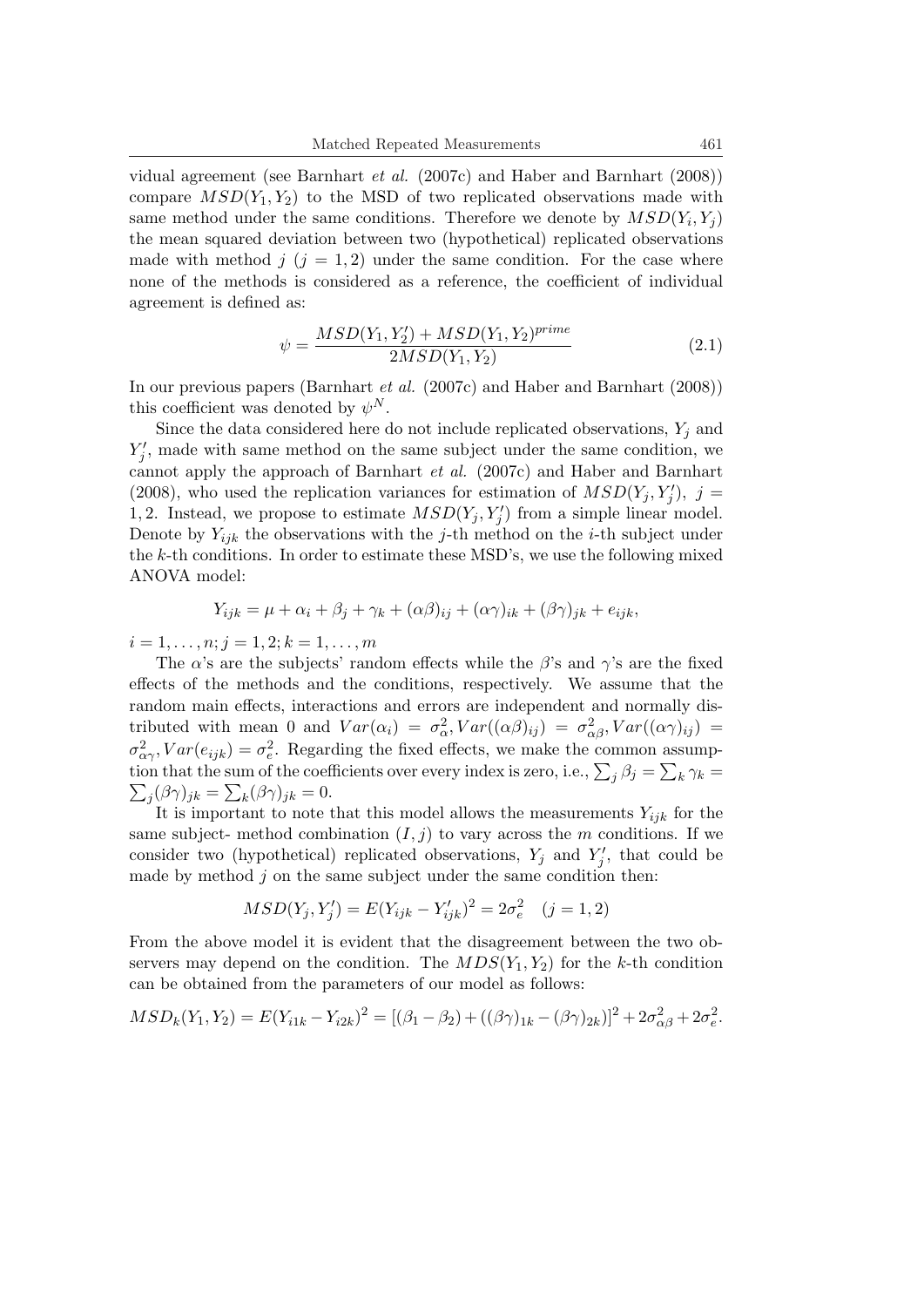Using the definition  $(2.1)$  we now can obtain the coefficient of individual agreement under the *k*-th condition as:

$$
\psi_k = \frac{MSD(Y_j, Y_j')}{MSD(Y_1, Y_2)} = \frac{2\sigma_e^2}{[(\beta_1 - \beta_2) + ((\beta\gamma)_{1k} - (\beta\gamma)_{2k})]^2 + 2\sigma_{\alpha\beta}^2 + 2\sigma_e^2}.
$$

#### **Estimation and testing**

Fitting the mixed model that we use to estimate the coefficients of individual agreement can be done via standard statistical software packages. We used SAS proc MIXED for this purpose. It may also be of interest to test the hypotheses of homogeneous agreement,  $\psi_1 = \cdots = \psi_m$ , which is equivalent to  $(\beta \gamma)_{i1} = \cdots = (\beta \gamma)_{im}$  for  $j = 1, 2$ . If this hypothesis is supported by the data then the common value of all the condition-specific  $\psi$ 's can be estimated by fitting the simpler form of the mixed model which does not include the methodby-condition interaction terms  $(\beta \gamma)$ . Confidence intervals for the estimated coefficients can be computed using the delta method or the nonparametric bootstrap.

# **Example 1**

We now illustrate the method using data from a carotid stenosis screening study. The goal of the study was to compare magnetic resonance angiography (MRA) for noninvasive screening of carotid artery stenosis with invasive intra-arterial angiogram (IA). Two MRA methods were considered: twodimensional time of flight (MRA-2D) and three-dimensional time of flight (MRA-3D). Each of three raters determined the percent of carotid stenosis using each of the three imaging methods. Thus, a total of nine observations were made on each study subject. Our analysis is based on the 55 study subjects for whom all 9 readings were available. Percent stenosis was measured in both the left and right carotid artery of each subject. We will use here only the data from the left arteries. For more information on the study, including graphical displays of agreement between methods and between raters, the reader is referred to Barnhart and Williamson (2001). The stenosis data can be copied from: www.sph.emory.edu/observeragreement/

Barnhart *et al.* (2007c) used this data to estimate the coefficients of individual agreement between the three methods where the raters were consider as independent replications. Here we re-estimate the coefficients under the more realistic assumption that each rater has her/his own effect on the observed measurements. Thus, we consider the raters as 'conditions'.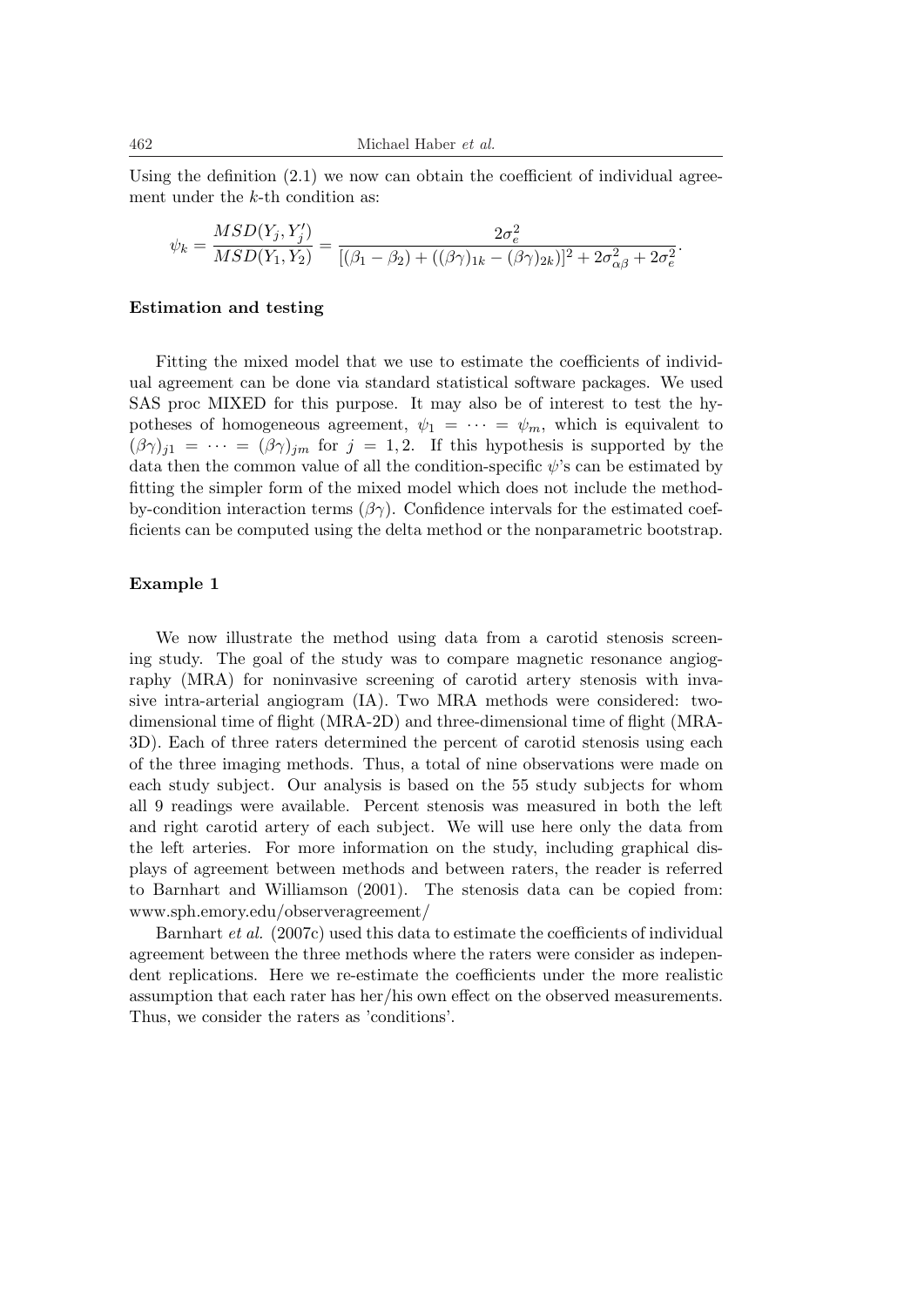Table 1 presents rater-specific estimates of the CIA's for the left artery data, along with their delta-method-based 95% confidence intervals, for all three pairs of methods. The table also presents the overall estimate of *ψ* under the assumption that the coefficients for the three raters are equal. The overall estimates can be interpreted as pooled (or summary) estimates of the coefficients across the three raters under the assumption that the disagreement between methods is homogeneous. These pooled estimates are not very meaningful unless the differences between methods are indeed homogeneous across raters. In Table 1, whenever the upper limit of a CI exceeded 1, it was set to 1.000.

Table 1: Estimated coefficients of individual agreement for carotid stenosis (left artery) data with confidence intervals based on the delta method.

| Comparison 1 |        | Comparison 2      |                                                                        | Comparison 3 |        |
|--------------|--------|-------------------|------------------------------------------------------------------------|--------------|--------|
| $\psi$       | 95% CI | $\overline{\psi}$ | 95% CI                                                                 | $\bar{\psi}$ | 95% CI |
|              |        |                   | Rater 1 0.547 (0.373, 0.722) 0.415 (0.265, 0.565) 0.861 (0.692, 1.000) |              |        |
|              |        |                   | Rater 2 0.555 (0.383, 0.727) 0.432 (0.284, 0.580) 0.866 (0.707, 1.000) |              |        |
|              |        |                   | Rater 3 0.588 (0.435, 0.741) 0.441 (0.303, 0.580) 0.815 (0.640, 0.989) |              |        |
|              |        |                   | Overall 0.581 (0.430, 0.733) 0.427 (0.294, 0.559) 0.852 (0.696, 1.000) |              |        |

Comparison 1:  $Y_1 = IA, Y_2 = MRA - 2D$ , assuming no differences among raters: *p*-value for  $\psi_1 = \psi_2 = \psi_3$  is 0.09.

Comparison 2:  $Y_1 = IA, Y_2 = MRA - 3D$ , assuming no differences among raters: *p*-value for  $\psi_1 = \psi_2 = \psi_3$  is 0.66. Comparison 3:  $Y_1 = MRA - 2D$ ,  $Y_2 = MRA - 3D$ , assuming no differences among raters:

*p*-value for  $\psi_1 = \psi_2 = \psi_3$  is 0.46.

As we stated in the Introduction, it is important to check the repeatability coefficient  $1.96\sqrt{2\sigma_e^2}$  for each of the methods. In the context of the present example, this coefficient is a 95% upper bound for the absolute difference of two readings made by the same rater with the same imaging method. The coefficient should be relatively small, so that we feel comfortable when using the *intra*-method variability as a reference to which we compare the *inter*-method variability. The repeatability coefficients corresponding to the three comparisons in Table 1 are 51.5, 49.0 and 63.0 percent, respectively, which are likely to be higher than acceptable values for the absolute difference of two measurements of carotid stenosis performed with the same method on the same patient. Hence, from a practical point of view the estimates in Table 1 are likely to overestimate the actual magnitude of individual agreement.

From Table 1 we can learn that the agreement between the IA method and each of the MRA methods, which was the focus of the original study, is very poor. The comparison of the two MRA methods produces higher estimates of CIA's, in the range 0.81-0.86. However, since we saw in the previous paragraph that these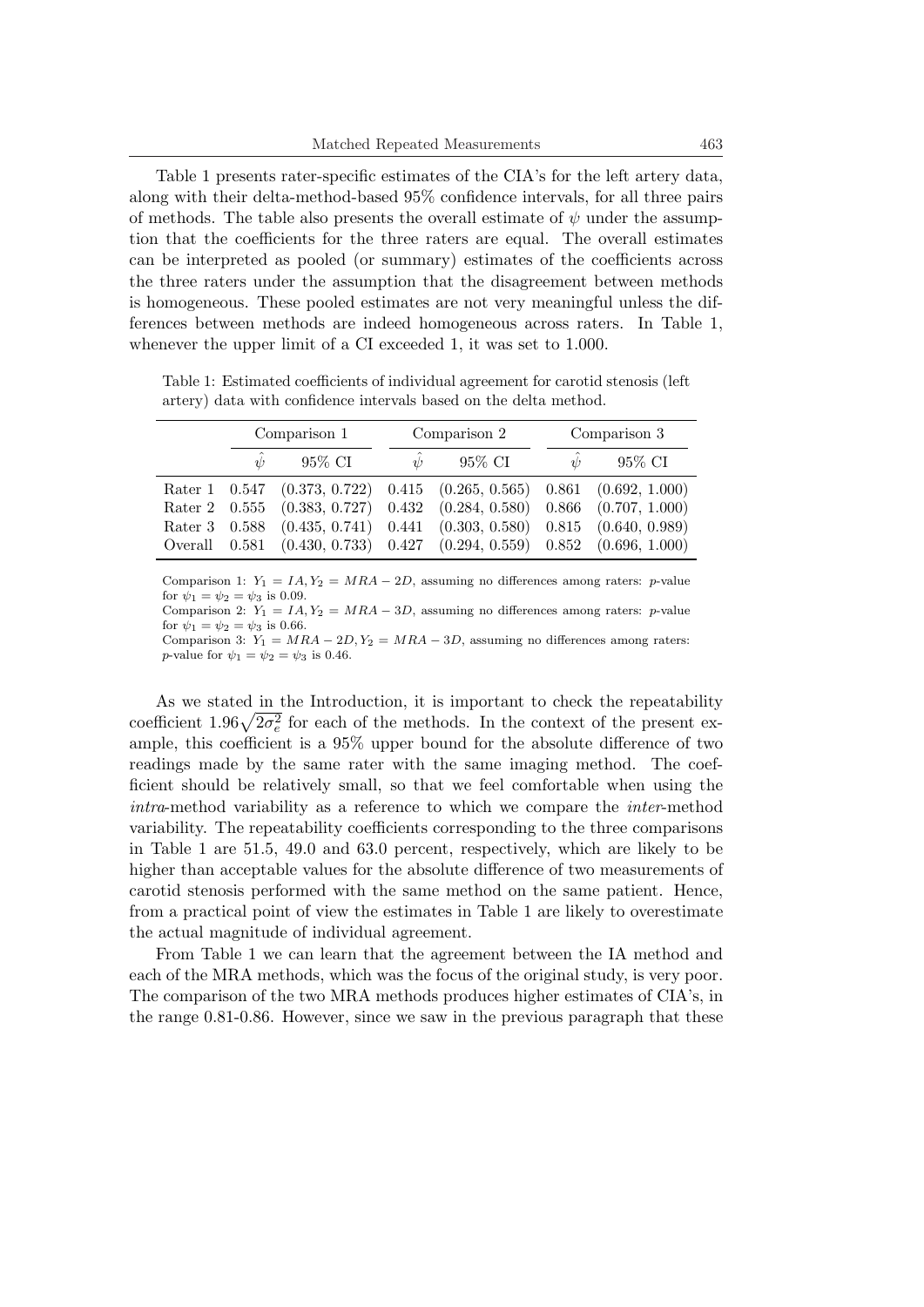estimates are likely to be inflated due to an unacceptable repeatability coefficient, one may doubt whether the agreement between the two MRA methods is indeed reasonably good.

#### **3. Conditions Correspond to a Continuous Factor**

In this Section we assume that matched repeated measurements are performed under conditions that correspond to the values of a continuous variable. The most common situation involves measurements made at different time points, hence we will refer to the variable defining the repeated measurement as 'time' and assume that the subjects' true values are a linear function of time.

Suppose that pairs of observations  $(Y_{i1}(t), Y_{i1}(t))$  were made with two methods of measurement on subject *i* at each of  $m_i \geq 2$  different time points, *t*. (These time points do not have to be the same for all subjects). As we did in Section 2, we begin by fitting a linear mixed model to the observed measurements:

$$
Y_{ij}(t) = \mu + \alpha_i + \beta_j + (\alpha \beta)_{ij} + \gamma t + \eta_j t + e_{ij}(t) \quad (i = 1, ..., n; j = 1, 2)
$$

As before, the random effects  $\{\alpha_i\}$ ,  $\{(\alpha\beta)_{ij}\}$ ,  $\{\delta_i\}$ ,  $\{e_{ij}(t)\}$  are independent with zero means and:

$$
Var(\alpha_i) = \sigma_\alpha^2, Var[(\alpha \beta)_{ij}] = \sigma_{\alpha \beta}^2, Var(\delta_i) = \sigma_\delta^2, Var(e_{ij}(t)) = \sigma_e^2.
$$

For the fixed effects we set  $\beta_1 + \beta_2 = \eta_1 + \eta_2 = 0$  The mean squared differences are as follows:

$$
MSD(Y_j, Y'_j) = E_i(Y_{ij}(t) - Y'_{ij}(t))^2 = 2\sigma_e^2
$$
  
\n
$$
MSD(Y_1, Y_2|t) = E_i(Y_{i1} - Y_{i2})^2 = [(\beta_1 - \beta_2) + (\eta_1 - \eta_2)t]^2 + 2\sigma_{\alpha\beta}^2 + 2\sigma_e^2
$$

W now can obtain the CIA as a function of time as follows:

$$
\psi(t) = \frac{MSD(Y_j, Y_j')}{MSD(Y_1, Y_2|t)} = \frac{2\sigma_e^2}{[(\beta_1 - \beta_2) + (\eta_1 - \eta_2)t]^2 + 2\sigma_{\alpha\beta}^2 + 2\sigma_e^2}.
$$

Proc MIXED in SAS can again be used to estimate the parameters in the mixed model and provide an estimate of the function  $\psi(t)$  The hypotheses  $\eta_1 = \eta_2$ can be tested in order to check whether the CIA does not change significantly over time.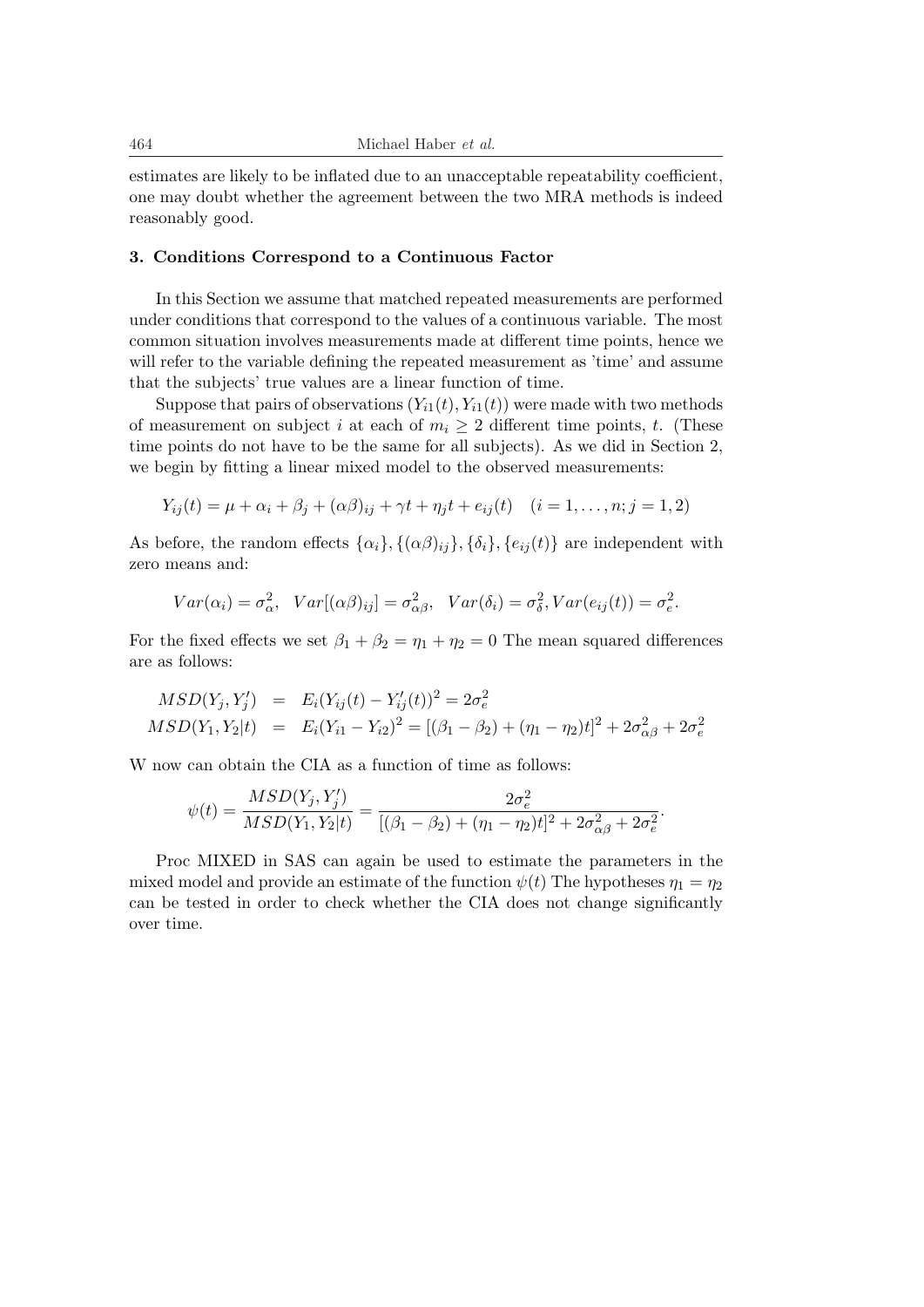# **Example 2**

In the Young Women Health Study (Lloyd *et al.*, (1993)) percentage body fat was estimated using skinfold calipers and dual energy x-ray absorptiometry (DEXA) on a cohort of adolescent girls. Skinfold caliper and DEXA measurements were made in an initial visit, at age 12 years, and in eight subsequent visits, which occurred every six months. Agreement between the two methods of measurements has been evaluated via the concordance correlation coefficient (CCC) (Chinchilli *et al.*, (1996), King *et al.*, (2007a,b)) and via the total deviation index (TDI) (Choudhary, 2008). Here we estimate the coefficients of individual agreement, using observation from 651 visits of 91 girls. We will use a girl's actual age as the 'condition' (t) since the visits did not occur exactly at ages 12.0, 12.5, 13.0 etc. Fitting the model to this data yields the following estimates:  $\hat{\sigma}_{\alpha}^2 = 6.8553$ ,  $\hat{\sigma}_{\alpha\beta}^2 = 2.4709$ ,  $\hat{\sigma}_{\delta}^2 = 0.01987$ ,  $\hat{\sigma}_{e}^2 = 3.0566$ ,  $\hat{\beta}_1 = -9.3808$ ,  $\hat{\gamma} =$  $-0.2546, \hat{\eta}_1 = 0.6075$ . The *t* statistic for the hypothesis  $\eta_1 = 0$  is 14.9, hence the data do not support the hypothesis of a time-independent CIA. The repeatability coefficient is 4.8, which can be considered an acceptable 95% bounds for the within-methods error.

Using the above estimates we can write the estimated function  $\psi(t)$ :

$$
\hat{\psi}(t) = \frac{6.1132}{(-18.7616 + 1.2149t)^2 + 11.0550}
$$

*.*

Figure 1 displays the estimated coefficients along with their delta-method-based CI's for 12-16 years old girls, which is the range of ages in the data. We see that agreement between the two methods improves with age up to 15.5 years. As stated in the introduction, we suggested that agreement be considered 'acceptable' only if the relevant coefficient of individual agreement exceeds 0.8 (Barnhart *et al.* (2007c), Haber and Barnhart (2008)). Since the estimates of the CIA remain below 0.6 and their upper CI's remain below 0.8, we conclude that the agreement between the DEXA and the skinfold calipers is not acceptable for girls aged 12-16 years. For comparison, Chinchilly *et al.* (1996) reported an estimated CCC of 0.42 for this data (their method does not assume that agreement may change with age). King *et al.* (2007a,b) used only the data from the first three visits of each girl and reported values in the range 0.48-0.67 for their weighted repeated measurements CCC. Choudhary (2008), who analyzed the full dataset using a tolerance interval approach, concluded that 'the agreement between the methods appears best around age 15-17', and that 'on the whole, the agreement between the skinfold and DEXA methods does not seem good enough to justify their interchangeable use'. These conclusion are similar to ours.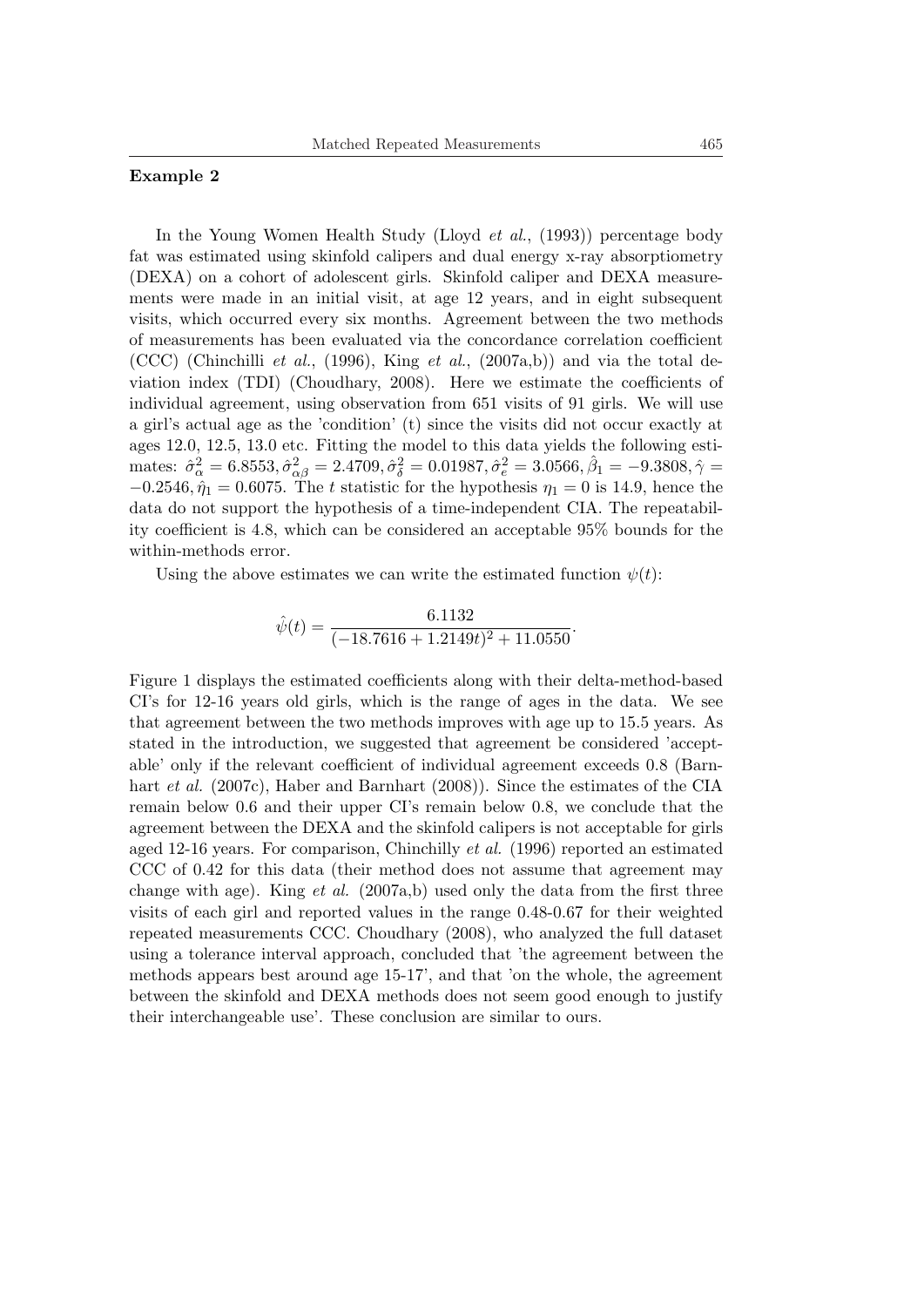

Figure 1: Estimated coefficients of individual agreement for body fat data with 95% confidence intervals based on the delta method.

### **4. The Case of More Than Two Methods of Measurement**

When there are more than two measurement methods, the overall coefficients of individual agreement can be obtained from the pairwise MSD's as shown in Barnhart *et al.* (2007c). Denote the observations made with  $J \geq 3$  methods  $Y_1, Y_2, \ldots, Y_J$ . When the conditions correspond to the levels  $(k)$  of a categorical factor, an overall coefficient of individual agreement for the *k*-th condition is:

$$
\psi_k = \frac{\text{Mean}_{1 \le j \le J}[MSD(Y_j, Y'_j)]}{\text{Mean}_{1 \le j < j' \le J}[MSD(Y_j, Y_{j'})]},
$$

where  $MSD(Y_j, Y'_j)$  is the mean squared deviation between two replicated observations made by method *j* under the same condition and  $MSD_k(Y_j, Y_{j'})$  is the mean squared deviation between measurements by methods  $j, j'$  under the  $k$ -th condition.

### **5. Discussion**

We presented a simple method for assessing agreement between two or more methods of measurement based on repeated measurements matched on a factor whose levels are considered as conditions. We advocate the use of the coefficient of individual agreement rather than the concordance correlation coefficient, as the latter depends on the between-subjects heterogeneity (Atkinson and Nevill (1997), Barnhart *et al.* (2007b), Haber and Barnhart (2008)). Our approach allows the true values of the measured variable and the magnitude of disagreement to vary across conditions or over time.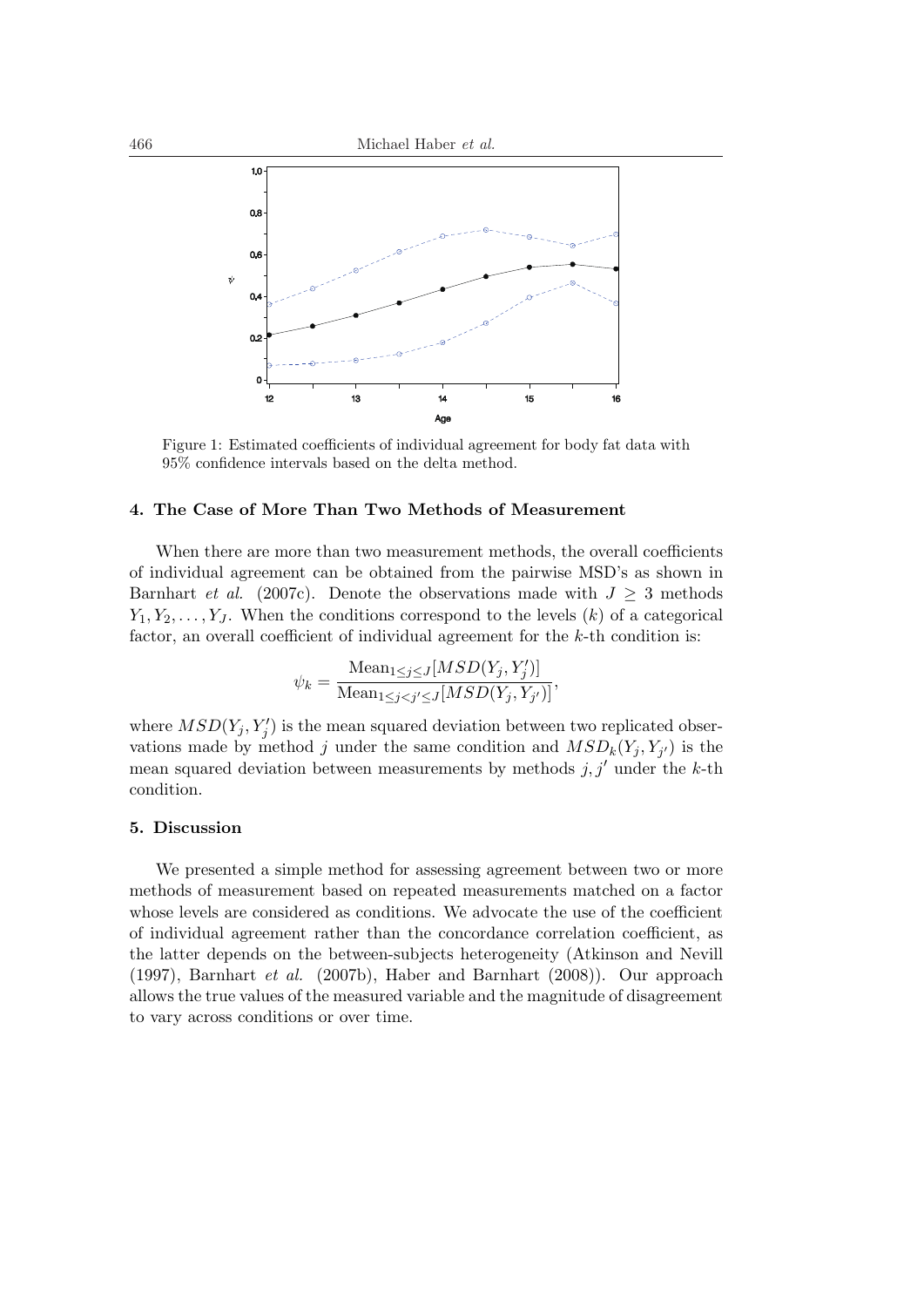We use the terms 'methods' and 'conditions' broadly here. For example, in the carotid stenosis study (Example 1) we considered the imaging methods as 'methods' and the human raters as 'conditions' because we were interested is the agreement between the imaging methods based on readings by the same rater. Alternatively, we could treat the raters as 'methods' and the imaging methods as 'conditions' and assess the agreement between raters when they are using the same imaging method.

We used SAS Proc MIXED, which assumes that all the measurements are normally distributed, for the analyses of the data in Examples 1 and 2. The SAS codes are available from the first author. It is important to note that the CIA's can be estimated using the method of moments from the various ANOVA mean squares without making the normality assumption. We also wrote R programs for the analysis of the carotid stenosis and the body fat data. These programs are available at XXX and can be used by readers who do not have SAS.

The coefficients of individual agreement can also be defined and estimated when the observations are binary (Haber *et al.* (2007)). The methods introduced in this work can also be applied to repeated binary data, for example by using generalized linear mixed models.

#### **Acknowledgement**

We wish to thank Dr. Tonya King for providing us the body fat data. We also thank a reviewer for helpful comments. This research was supported by NIH grant R01-MH070028 and was partially supported by grant UL1 RR024128 (for Huiman X. Barnhart).

#### **References**

- Atkinson, G. and Nevill, A. (1997). Comment on the use of concordance correlation to assess the agreement between variables. *Biometrics* **53**, 775-778.
- Barnhart, H. X., Haber, M., and Lin, L. (2007a). An overview on assessing agreement with continuous measurements. *Journal of Biopharmaceutical Statistics* **17**, 529- 569.
- Barnhart, H. X., Haber, M., Lokhnygina, Y., and Kosinski A. S. (2007b). Comparison of concordance correlation coefficient and coefficient of individual agreement in assessing agreement. *Journal of Biopharmaceutical Statistics* **17**, 721-738.
- Barnhart, H. X., Kosinski, A. S., and Haber, M. (2007c). Assessing individual agreement. *Journal of Biopharmaceutical Statistics* **17**, 697-719.
- Barnhart, H. X., and Williamson, J. M. (2001). Modeling concordance correlation via GEE to evaluate reproducibility. *Biometrics* **57**, 931-940.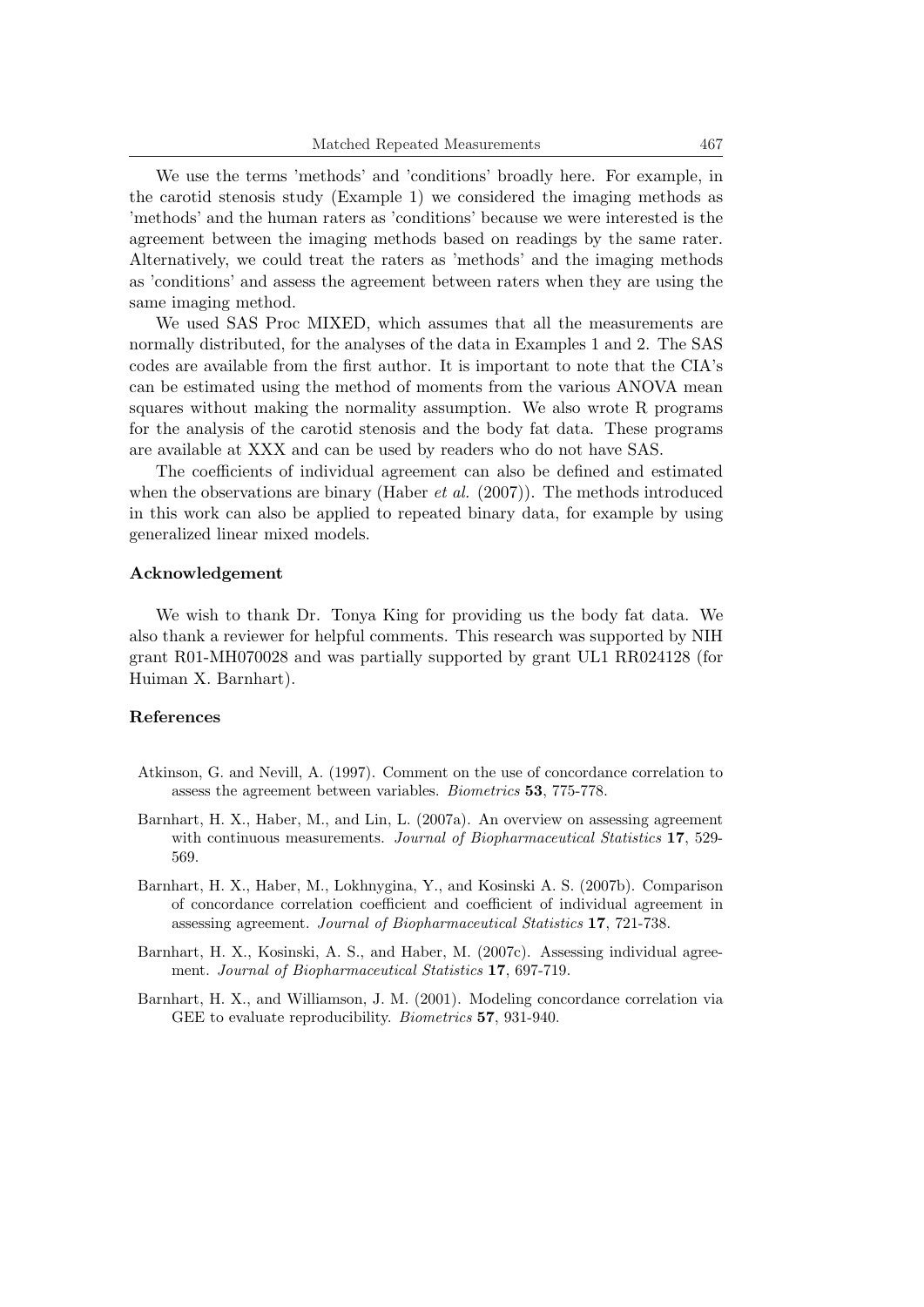- Bland, J. M., and Altman, D. G. (1999). Measuring agreement in method comparison studies. *Statistical Methods in Medical Research* **8**, 135-160.
- Bland, J. M., and Altman, D. G. (2007). Agreement between methods of measurement with multiple observations per individual. *Journal of Biopharmaceutical Statistics* **17**, 571-582.
- Chinchilli, V. M., Martel, J. K., Kumanyika, S., and Lloyd, T. (1996). A weighted concordance correlation coefficient for repeated measures designs. *Biometrics*, 52, 341-353.
- Choudhary, P. K. (2008). A tolerance interval approach for assessment of agreement in method comparison studies with repeated measurements. *Journal of Statistical Planning and inference* **138**, 1102-1115.
- Haber, M. and Barnhart, H. X. (2008). A general approach to evaluating agreement between two observers or methods of measurement. *Statistical Methods in Medical Reseach* **17**, 151-169. Haber, M., Gao, J., and Barnhart, H. X. (2007). Assessing observer agreement in studies involving replicated binary data. *Journal of Biopharmaceutical Statistics* **17**, 757-766.
- King, T. S., Chinchilli, V. M., and Carrasco, J. L. (2007a). A repeated measures concordance correlation coefficient. *Statistics in Medicine* **16**, 3096-3113.
- King, T. S., Chinchilli, V. M., Carrasco, J. L., and Wang, K. (2007b). A class of repeated measures concordance correlation coefficients. *Journal of Biopharmaceutical Statistics* **17**, 653-672.
- Lin, L., Hedayat, A. S., Sinha, B., and Yang, M. (2002). Statistical methods in assessing agreement: models, issues and tools. *Journal of the American Statistical Association* **97**, 257-70.
- Lloyd, T., Andon, M. B., Rollings, M., Martel, J. K., Landis, J. R., Demers, L. M., Eggli, D. F., Kieselhorst, K., and Kulin, H. E. (1993). Calcium supplementation and bone mineral density in adolescent girls. *Journal of the American Medical Association* **270**, 841-844.

Received November 22, 2008; accepted May 6, 2009.